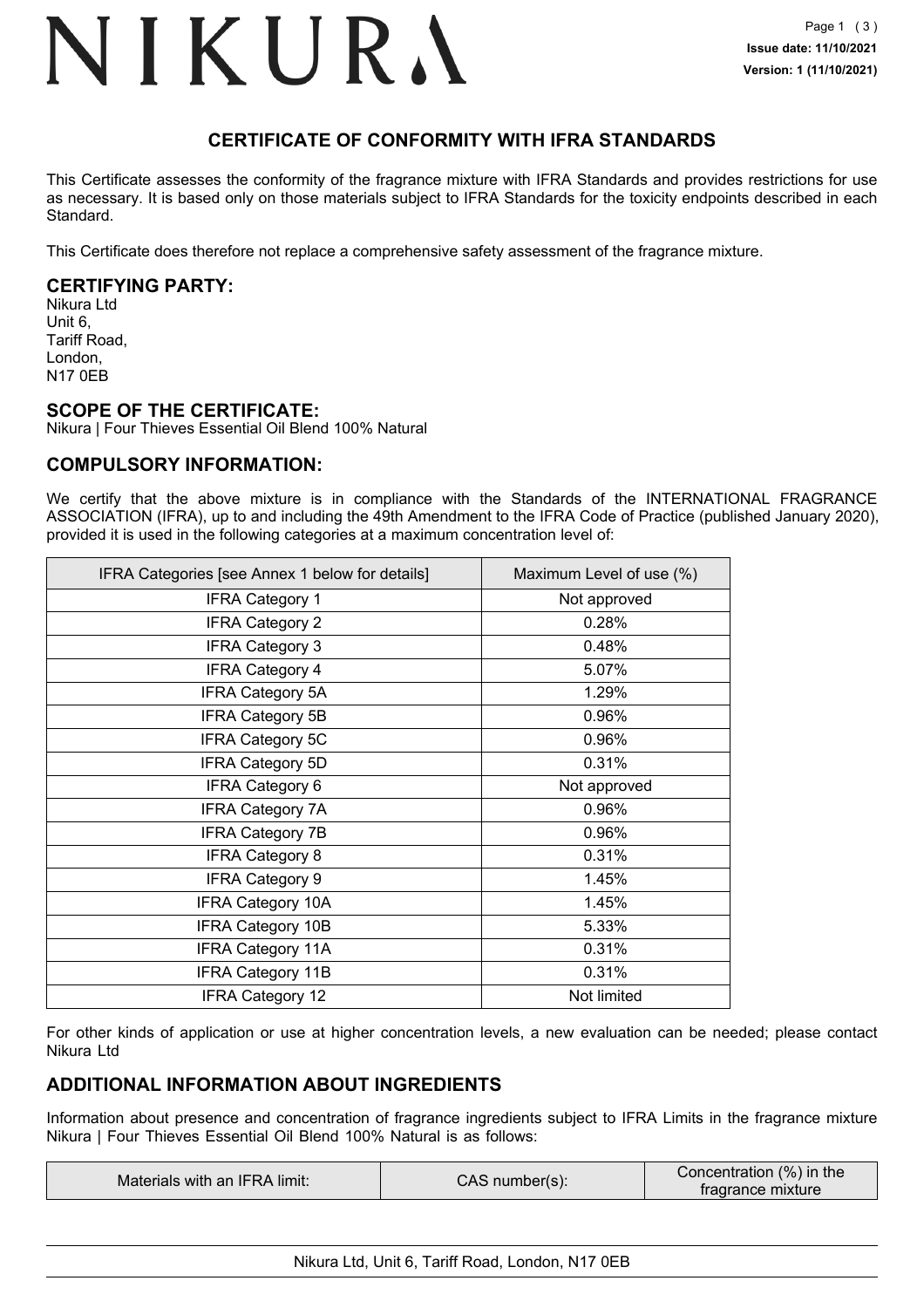## NIKURA

| Benzaldehyde         | 100-52-7                      | 0.0100%    |
|----------------------|-------------------------------|------------|
| Benzyl benzoate      | 120-51-4                      | 0.0300%    |
| Cinnamaldehyde       | 104-55-2                      | 3.8000%    |
| Cinnamyl alcohol     | 104-54-1                      | 0.0100%    |
| Citral               | 5392-40-5, 141-27-5, 106-26-3 | 0.2100%    |
| Citronellal          | 106-23-0, 5949-05-3           | 0.0100%    |
| Coumarin             | $91-64-5$                     | 0.0300%    |
| Eugenol              | $97-53-0$                     | 49.3000%   |
| Eugenyl methyl ether | $93 - 15 - 2$                 | $0.0600\%$ |
| Geraniol             | 106-24-1                      | 0.0100%    |

Regulatory Affairs Department